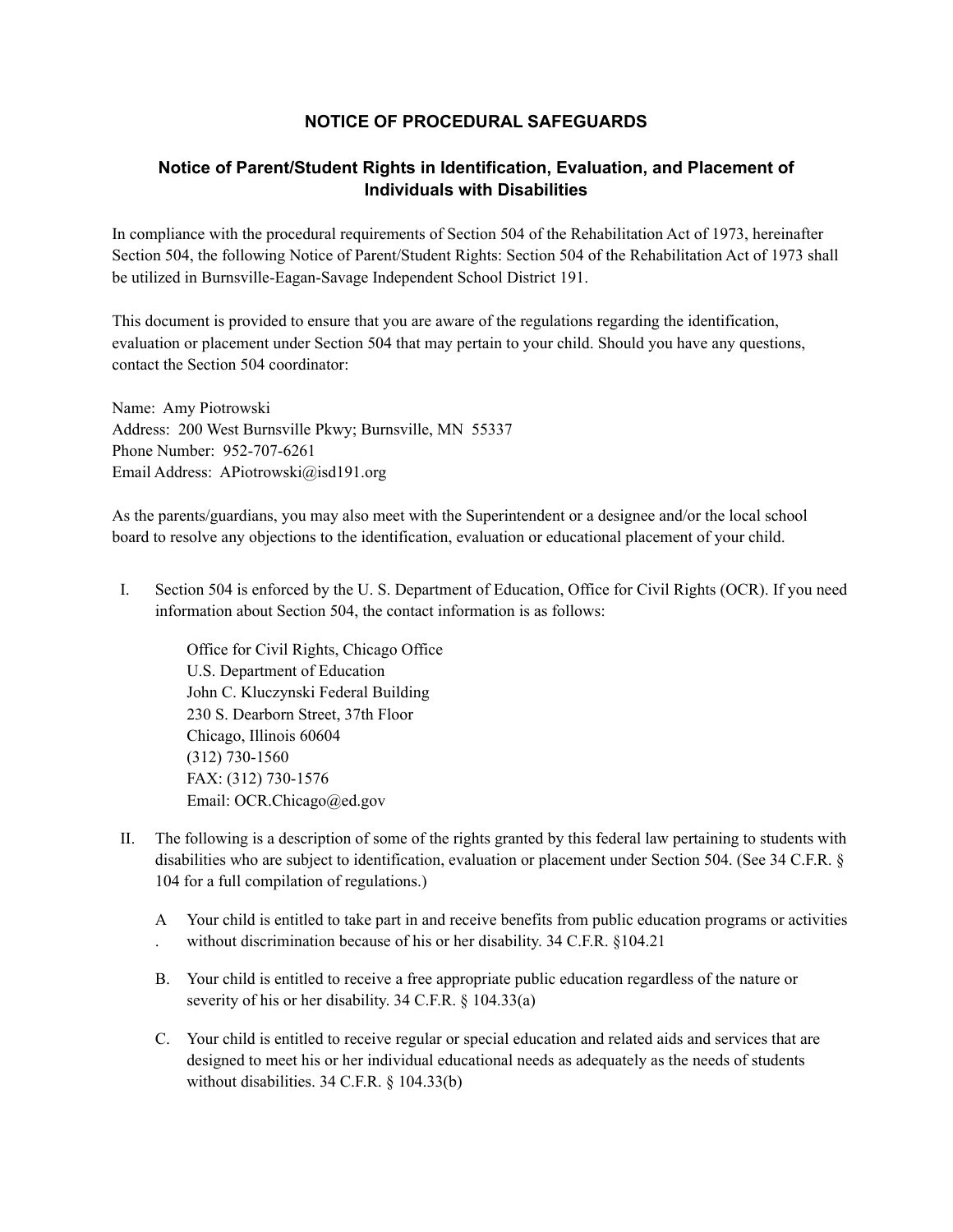- $D$ . Your child is entitled to receive free educational services except for those fees that are imposed on students without disabilities or their parents. 34 C.F.R. § 104.33(c)
- E. Your child is entitled to be educated with students without disabilities to the maximum extent appropriate to the needs of your child. 34 C.F.R. § 104.34(a)
- F. Your child is entitled to be educated in facilities and receive services and activities comparable to those provided to students without disabilities.  $34 \text{ C.F.R.}$  §  $104.34(b)(c)$
- G . Your child is entitled to an evaluation prior to an initial placement and any subsequent significant change in placement. 34 C.F.R. § 104.35(a)
- H . Your child is entitled to be evaluated and tested with procedures in accordance with regulations pertaining to evaluation procedures. 34 C.F.R. §104.34(b)
- I. Your child is entitled to have evaluation data and placement decisions based upon information from a variety of sources, including aptitude and achievement tests, teacher recommendations, physical condition, social or cultural background, and adaptive behavior.  $34$  C.F.R. §  $104.35(c)(1)$
- J. Your child is entitled to have interpretation of data and placement decisions based on evaluation procedures that ensure information is obtained from a variety of documented and carefully considered sources. 34 C.F.R. $\S$  104.35(b)(c)(2)
- K Your child is entitled to have placement decisions made by persons knowledgeable about your child, the meaning of evaluation data, and placement options.  $34$  C.F.R. § 104.35 (c)(3)
- L. Your child is entitled to periodic evaluations. 34 C.F.R. § 104.35(d)
- M . Your child is entitled to an equal opportunity to participate in nonacademic and extracurricular activities offered by the school district. 34 C.F.R. § 104.37
- N . You are entitled to notice prior to any action by the district pertaining to the identification, evaluation, or placement of your child. 34 C.F.R. § 104.36
- O . You are entitled to examine relevant records relating to decisions regarding your child's identification, evaluation, educational program, and placement. 34 C.F.R. § 104.36
- P. You are entitled to request an impartial hearing and an appeal of any decisions or actions taken by the school district regarding your child's identification, evaluation, educational program, or placement. The school district will bear the costs for these due process procedures. You and your child may take part in these proceedings and have an attorney represent you. The following details the procedures:
	- 1) If you disagree with the identification, evaluation, educational placement, or with the provisions of a free appropriate public education for your child, you may make a request for a hearing to the superintendent or the Section 504 coordinator, indicating the specific reason(s) for the request. Upon receipt of the request, the superintendent shall appoint the hearing officer.